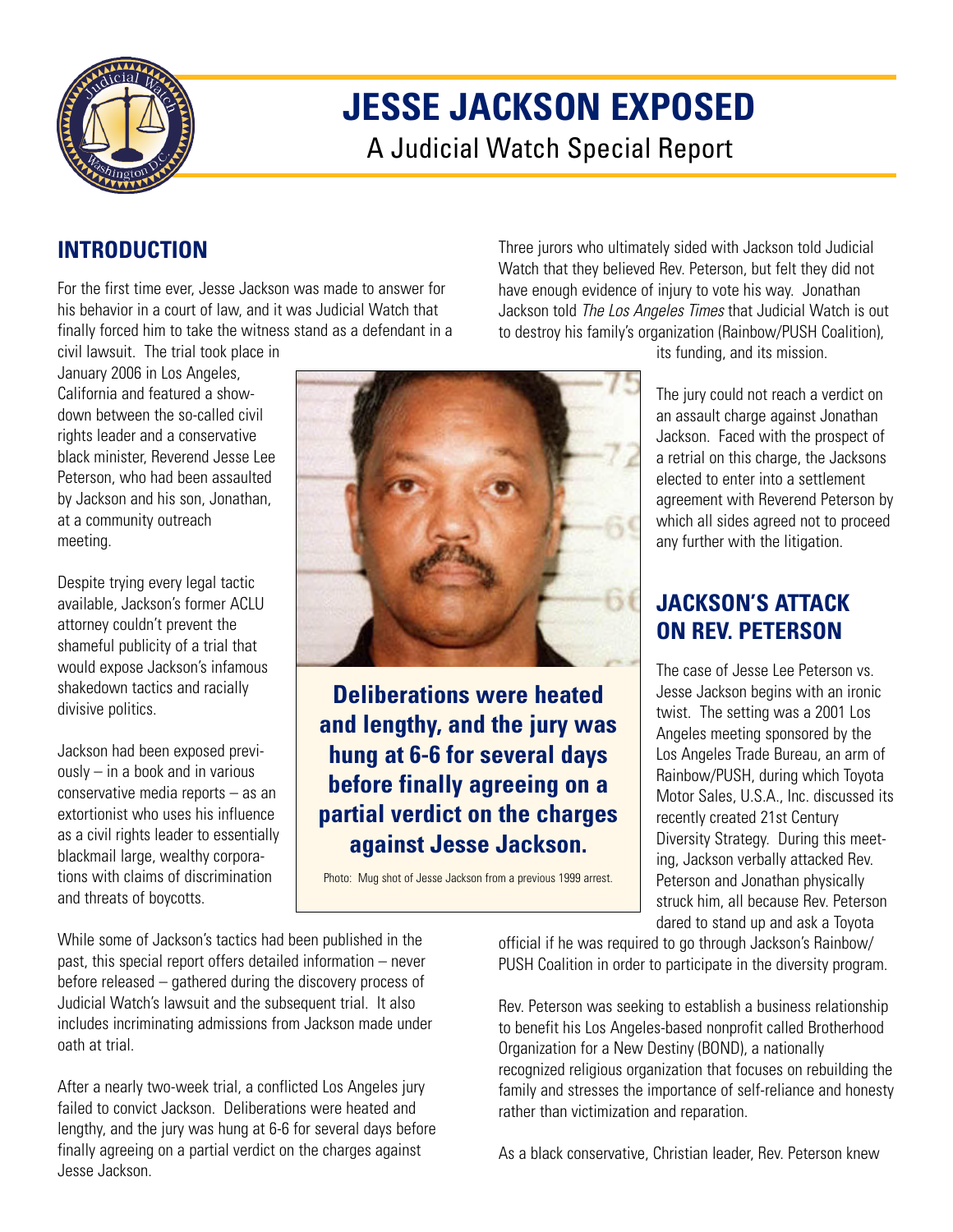

Rev. Jesse Lee Peterson with JW President Tom Fitton at a press conference.

he had no chance of sharing in the benefits of the Toyota program if he had to go through Jackson. Toyota had announced the multi-million dollar program after Jackson and Rainbow/Push threatened to boycott the Japanese auto maker for an advertisement Jackson deemed "racist." J. L. Armstrong, a good friend of Jackson's, who Jackson referred to as "Brother Armstrong" during the meeting, was the liaison between Toyota and Rainbow/Push for the diversity program. Jackson fawned over "Brother Armstrong" at the meeting and told the audience that he had secured a promotion for Armstrong at Toyota when it established the diversity program. "Brother Armstrong" was the gatekeeper to the benefits of the Toyota program, and he clearly was beholden to Jackson.

Members of Rainbow/PUSH's Trade Bureau stood to benefit substantially from the new Toyota program. In the past, Jackson and Rainbow/Push had intimidated mega-companies like Toyota into spending millions of dollars on so-called minority outreach programs. Jackson and Rainbow/PUSH would then refer members of the Trade Bureau to the browbeaten corporation for lucrative contracts and other business opportunities. At the same time, Jackson and Rainbow/Push garnered large membership fees paid by Trade Bureau members who sought these business opportunities. It's a tightly controlled shakedown operation that Jackson has created under the guise of remedying discriminatory practices or advocating for minorityowned businesses. In reality, it is Jackson's means of selfpromotion, self-aggrandizement, and self-enrichment.

Trade Bureau memberships come with perks – and a hefty price tag. Members pay \$1,000 for a gold membership, \$500 for silver and \$300 for basic. Additionally, there is a \$300 application fee. Those who dish out the \$1,000 get additional meeting opportunities with wealthy corporations and an exclusive networking reception with Fortune 500 trading partners, as well as a private meeting with Jackson that includes a photo opportunity with him.

The Trade Bureau has what it calls a strict code of conduct, and herein lies the greatest irony of this lawsuit. The code requires members to maintain professionalism and decorum while fostering relationships and specifically says, "Trade Bureau members shall not threaten, intimidate or harass trading partners in an effort to force business relationships …"

Yet, as dialogue recorded at the meeting proves, Jackson and his son threatened, intimidated and harassed Rev. Peterson at the meeting. What's more, Jackson and his son even resorted to physical violence. As he so clearly demonstrated at this meeting, Jackson is anything but the pacifist he claims to be from his early civil rights days. His bullying tactics are now his trademark, and he believes he is untouchable.

During a question and answer session at the meeting, Rev. Peterson stood up, introduced himself and politely asked Toyota's Vice President of Communications, Irving Miller, how a conservative, black organization like BOND could participate in the new Toyota program without having to go through Rainbow/PUSH.

From the podium, Jackson chastised Peterson, stating that "the issue is not conservative or liberal. It's some parasites who want to pick apples from trees they didn't shake." During cross-examination at trial, Jackson admitted he intentionally branded Rev. Peterson a "parasite" and that Rev. Peterson was not entitled to pick the "apples" or Toyota program benefits from the Toyota "tree" because, unlike Jackson, Rev. Peterson had not shaken the Toyota tree. Jackson made himself, and his strong-arm tactics, very clear. Jackson shakes the corporate trees, and Jackson chooses who picks up the fruit.

As the meeting adjourned, Jonathan Jackson blocked Rev. Peterson from leaving the areas around his seat and cursed him, causing Rev. Peterson to become frightened for his safety. Shortly thereafter, Jonathan escalated his tactics of intimidation and violence by striking Rev. Peterson in the shoulder and cursing him as Rev. Peterson stood at a refreshments table. Jesse Jackson then walked over, stood next to Jonathan and joined in, cursing Rev. Peterson and verbally assaulting and physically threatening him. Jackson also incited the crowd that had gathered around, which became angry and began cursing and shoving Rev. Peterson. Rev. Peterson testified that he feared for his life and said he felt like he was at a Klan meeting. Jackson and his son's assault and battery upon Rev. Peterson exposed Jackson for what he is  $-$  a bully. Ironically, Jackson's bullying tactics were also a stark violation of the Trade Bureau's own so-called code of conduct, which is published in a handbook and displayed on its web site.

Jackson's strong-arm tactics against his adversaries even became evident at trial, as Richard Swann, a defense witness, admitted that he was afraid to testify against Jackson because he feared Jackson would ruin his business.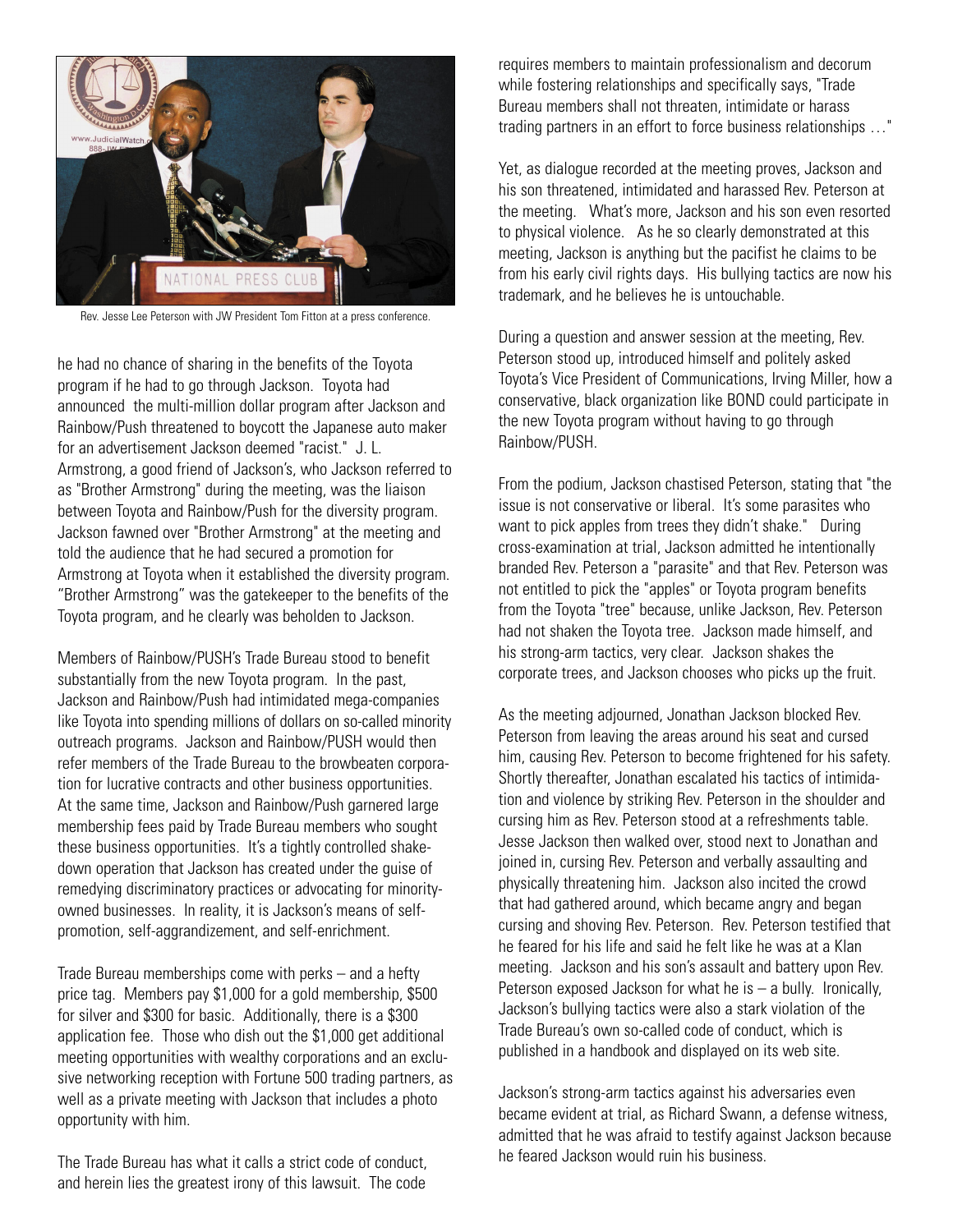### **JACKSON'S ROAD TO RICHES**

Such strong-arm tactics have become Jackson's modus operandi. For decades he has intimidated numerous companies into donating hundreds of millions of dollars to his organization by suing, protesting, and boycotting them under the guise of redressing racism. All the while, Jackson benefited himself first and foremost. Among the big players are Texaco, Coca-Cola, Ford, Anheuser-Busch and several telecommunications giants.

As early as 1982 Jackson launched a boycott of Anheuser-Busch because it purportedly did not have enough black-owned distributorships nationwide. The beer company eventually contributed \$510,000 to Jackson and established a \$10 million fund to help blacks buy distributorships. When Jackson's two sons (Yusef and Jonathan) purchased a River North distributorship in Chicago for an estimated \$30 million, Jackson dropped the boycott and became the company's best friend.

Jackson has gone so far as to lobby the Federal Communications Commission to block companies seeking government approval to merge, until they donate money to his organization. In the late 1990s, he opposed the merger of telecommunications giants SBC and Ameritech, saying it would be detrimental to low-income customers.

Money changed Jackson's mind, however. He became the deal's biggest cheerleader when the companies donated \$500,000 to one of his Rainbow/PUSH funds.

Shortly after that, he opposed a merger of AT&T and TCI but, once again, reversed his position after AT&T wrote a \$425,000 check. Fearing the wrath of Jackson's racism accusations, other telecommunications giants – including GTE and

Bell-Atlantic – followed suit with big contributions.

Such shakedown anecdotes are abundant in Jackson's storied public life, and the Toyota case is only the most recent of many. The Toyota shakedown began with a postcard advertisement that Toyota used during the summer of 2001 to promote a new sports utility vehicle.

The ad featured a smiling black man with an image of the SUV visible on his bright gold tooth. Jackson said the ad was racist, and Toyota immediately pulled it. That was not enough for Jackson. He threatened a boycott of Toyota, and the auto maker's frantic executives agreed to meet with him. With Jackson at their side a few months later, Toyota executives announced a new, \$7.8 billion diversity program – the one featured at the Los Angeles meeting where Rev. Peterson was attacked for daring to ask Toyota how a conservative, black organization that was not part of Jackson's inner circle could work with Toyota in a positive, mutually beneficial way.

Toyota's Irving Miller, the vice president of corporate communications, admitted in his sworn deposition that company officials were deeply concerned about the potential boycott and that it was the reason Toyota developed the so-called 21st Century Diversity Strategy, which pledged to make \$700 million in contracts and business opportunities available to minority firms each year for a period of ten years.

Visibly nervous during his deposition in Los Angeles, Miller was careful to avoid testifying that the multi-million dollar plan was actually devised or controlled by Jackson. He did admit, however, that Toyota discussed Jackson's concerns and that those concerns are "manifest in the program that we developed."

Jackson and his son's assault and battery upon Rev. Peterson exposed Jackson for what he is – a bully. Such strong-arm tactics have become Jackson's modus operandi. For decades he has intimidated numerous companies into donating hundreds of millions of dollars to his organization by suing, protesting, and boycotting them under the guise of redressing racism.

Photo: Jesse Jackson in 1983.

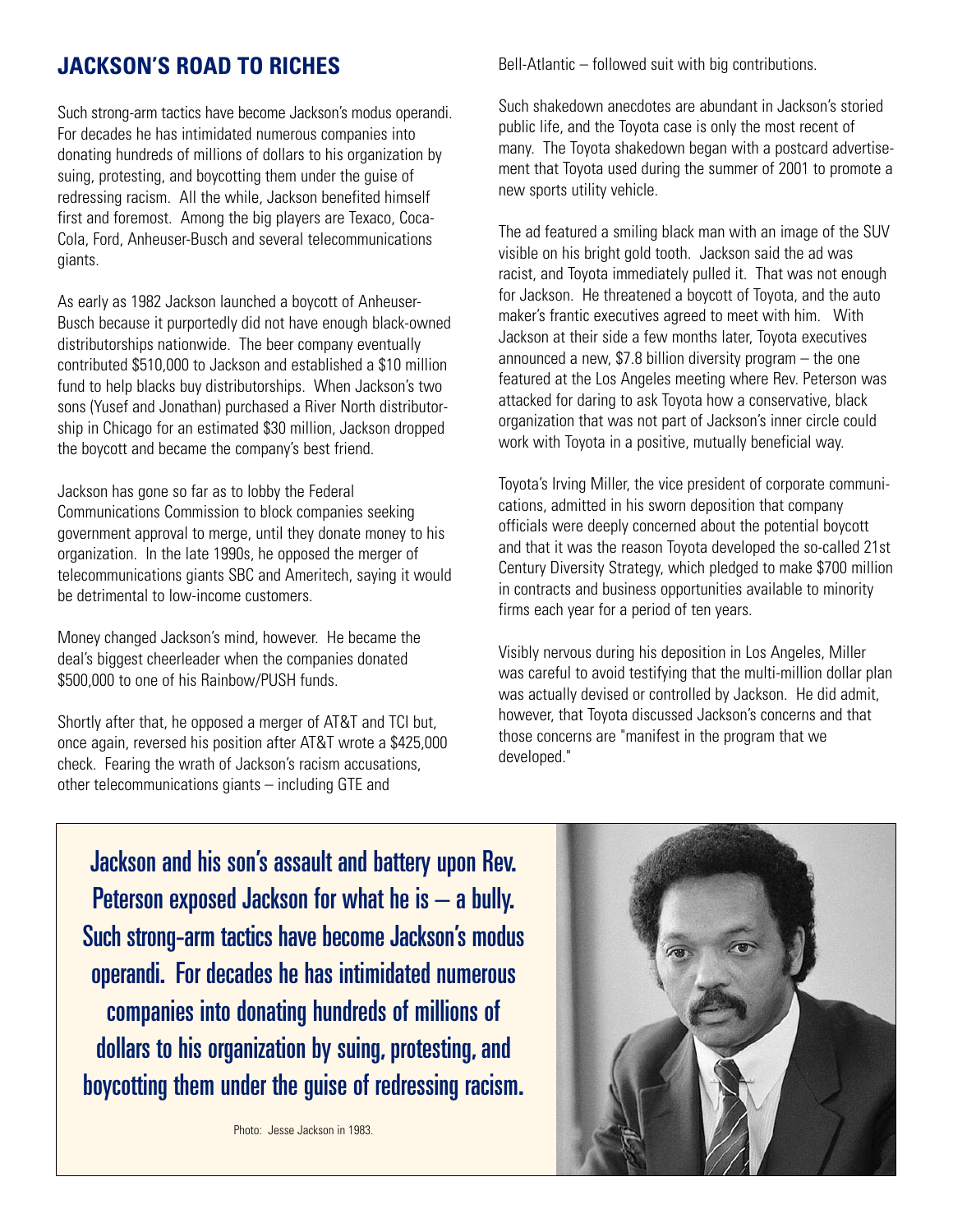That apparently included promoting Jackson's good friend, J.L. Armstrong, to a key management position at Toyota where he became the point man for minority businesses and organizations seeking to benefit from the new diversity program. In other words, Jackson's hand-picked man conveniently became the gatekeeper at Toyota for deciding who would get the \$700 million worth of contracts and business opportunities pledged by Toyota per year.

A longtime friend of Jackson, Armstrong is a minister at First African Methodist Episcopal Church, the oldest church founded by African Americans in the City of Angels. The congregation of about 18,000 members has several dozen "ministries" within 14 corporations that claim to "bless and reach" tens of thousands of seekers in greater metropolitan Los Angeles.

At Jackson's request, Armstrong rose through the ranks at Toyota. A videotape of the now infamous 2001 meeting at which Rev. Peterson was viciously attacked shows Jackson taking credit for Armstrong's recent promotion to national sales manager at Toyota. Although Jackson and Armstrong claimed not to know each other very well when they testified in depositions given prior to trial, Jackson repeatedly referred to Toyota's new national sales manager as "Brother Armstrong" at the 2001 meeting, and a videotape shows Jackson embracing "Brother Armstrong" just after announcing his promotion. The two men were clearly very well acquainted. Indeed, at trial, Jackson admitted that Armstrong was a "good friend."

Jackson finally was forced to admit, under oath, what many have known for years; that Jackson's brand of civil rights comes with a price tag. If you don't join the Trade Bureau – and pay dues to Jackson – you won't have any chance of picking up the apples from the trees Jackson shakes.

worked simply is that when a company gives its procurement, what it does, we recommend names that can engage with them."

Jackson also asserted that membership in his Trade Bureau is essential, since that apparently is how he controls who benefits from these rich programs. Jackson said the Trade Bureau seeks "to overcome patterns of discrimination and exclusion" although, as Rev. Peterson's case show, he will gladly exclude those minorities who don't pay him.

Even Jackson's former security guard, Roger Tinsley, testified that only by joining the Trade Bureau would minority companies be able to "be in front of Toyota and other corporations to provide contracts for your business and opportunities."

> Jackson drove home the point at the 2001 meeting by using an analogy from the Bible to tout the benefits of membership in his Trade Bureau. Jackson compared the Trade Bureau to "Noah's Ark," claiming that minority businesses and organizations had to be inside the "ark" in order to survive: "Those who could not swim inside the ark survived. Those who could swim outside of it drowned . . . So wise men and wise women build an ark . . . That's what putting up the money is about." At trial, Jackson tried explained the analogy this way: "[U]nless you were organized and build an infrastructure, you cannot grow and participate."

> Jackson finally was forced to admit, under oath, what many have known for years; that Jackson's brand of civil

When asked if Toyota's 21st Century Diversity Strategy had anything to do with "Brother Armstrong's" promotion, a jittery Irving Miller testified: "Well, I think only in the, in the regard that his responsibilities were going to increase because of the role that he will have in, in assisting to administer this program."

Jackson also repeatedly referred to "Brother Armstrong" at the 2001 meeting as Rainbow/PUSH's ambassador to Toyota. Undoubtedly, "Brother Armstrong" is a Jackson crony put in charge of controlling who gets a piece of the Toyota megabucks pie. It's simply a way for Jackson to control the multi-million dollar program, since Rainbow/PUSH provides Toyota with the names of individuals or entities that will benefit. Jackson explained the process under oath: "[T]he way it

rights comes with a price tag. If you don't join the Trade Bureau – and pay dues to Jackson – you won't have any chance of picking up the apples from the trees Jackson shakes.

In many ways, Rev. Jesse Lee Peterson provides a perfect foil to Jackson, which is one of the reasons Judicial Watch agreed to represent him in his lawsuit. A hung jury may have failed to convict Jackson of legal wrongdoing, but Jackson's unethical and self-enriching race-peddling was clearly exposed for all to see. Jackson now is truly the emperor with no clothes.